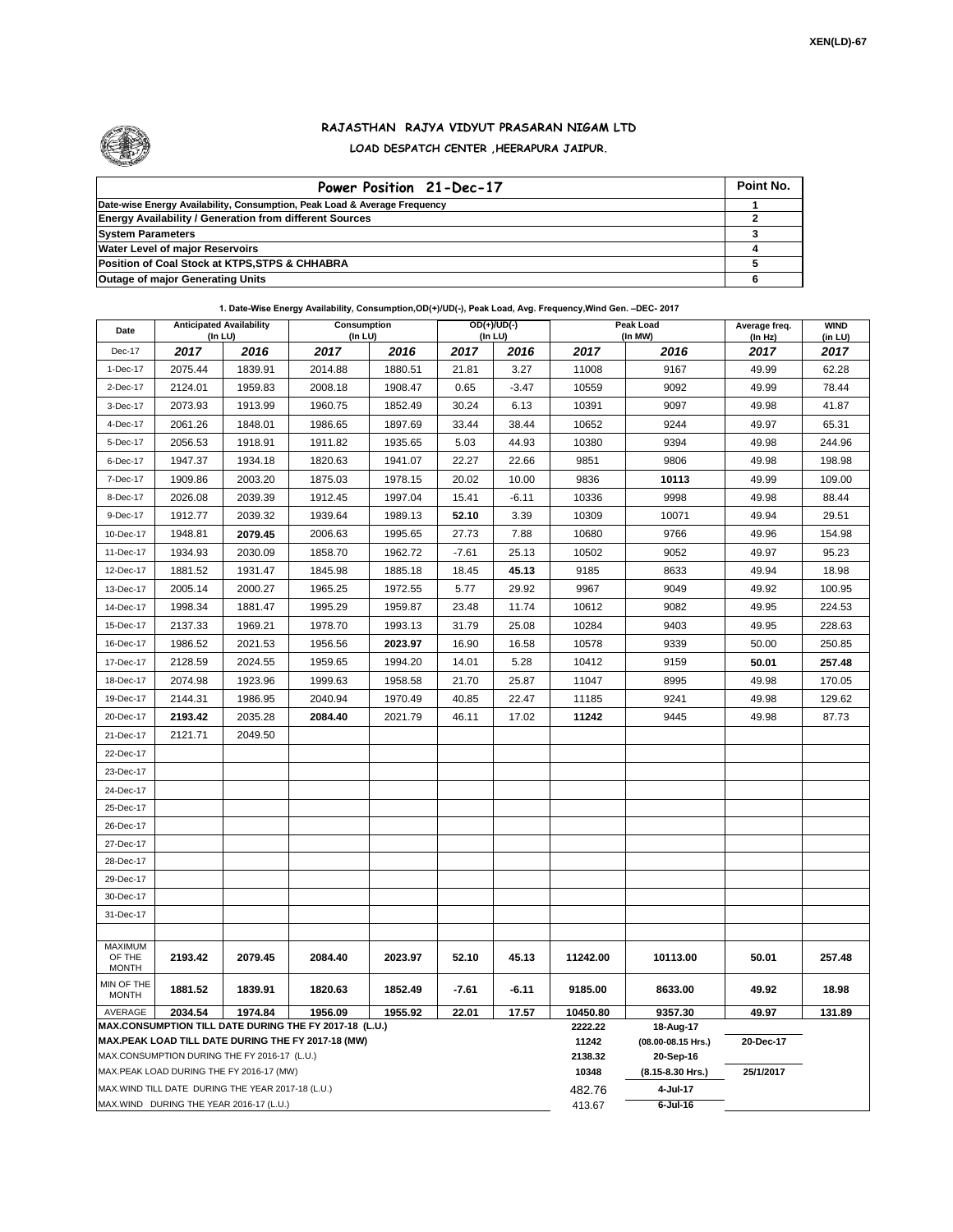## **2.Anticipated Availability/Generation From Different Sources**

| (In LU)        |                                                                          |                 |                     |                   |  |  |  |  |
|----------------|--------------------------------------------------------------------------|-----------------|---------------------|-------------------|--|--|--|--|
| S.No.          | Sources Available to Rajasthan / Installed                               | Prior           | Prior               | Actual            |  |  |  |  |
|                | Capacity as on 30.09.2016                                                | assessment of I | assessment of       | Energy            |  |  |  |  |
|                | (In MW)                                                                  | Avail. For next | Avail.              | Received          |  |  |  |  |
|                |                                                                          | Dav             |                     |                   |  |  |  |  |
| 1              | KTPS (1240/1240)                                                         | 222.00          | 20-Dec-17<br>271.00 | 235.60            |  |  |  |  |
| $\overline{2}$ | STPS (1500/1500)                                                         | 275.00          | 271.00              | 246.29            |  |  |  |  |
| 3              | DHOLPUR GAS CCPP (330/330)                                               | 0.00            | 0.00                | 0.00              |  |  |  |  |
| 4              | RAMGARH (273.5/273.5)                                                    | 38.00           | 47.00               | 36.04             |  |  |  |  |
| 5              | RAPP-A(200/200)                                                          | 43.00           | 43.00               | 44.36             |  |  |  |  |
| 6              | MAHI (140/140)                                                           | 0.00            | 0.00                | 8.50              |  |  |  |  |
| 7<br>8         | CHAMBAL (RPS+JS) (135.5/271)<br>GIRAL LIGNITE (250/250)                  | 38.62<br>0.00   | 38.62<br>0.00       | 39.74<br>0.00     |  |  |  |  |
| 9              | CHHABRA TPS 1000/1000)                                                   | 164.00          | 164.00              | 159.92            |  |  |  |  |
| 10             | ADANI (TPS) + KALISINDH (TPS)                                            | 285.00          | 285.00              | 270.18            |  |  |  |  |
|                | (1200+1200/1320+1200)                                                    |                 |                     |                   |  |  |  |  |
| 11             | WIND FARM (3980.40/4119.15)                                              | 92.00           | 106.00              | 87.73             |  |  |  |  |
| 12             | SOLAR POWER(737.70/1295.70)                                              | 0.00            | 0.00                | 0.00              |  |  |  |  |
| 13<br>14       | CAPTIVE POWER PLANTS<br>REGIONAL (INTRA STATE) O.A. (VLTPS)              | 0.00<br>0.00    | 0.00<br>0.00        | 0.00<br>0.00      |  |  |  |  |
| 15             | <b>OPEN ACCESS</b>                                                       | 2.14            | 15.59               | 14.86             |  |  |  |  |
| 16             | BIOMASS - (101.95/119.25)                                                | 4.00            | 5.00                | 3.60              |  |  |  |  |
| 17             | BARSINGHSAR LTPS(250/250)                                                | 26.00           | 26.00               | 26.09             |  |  |  |  |
| 18             | RAJWEST (1080/1080)                                                      | 172.00          | 172.00              | 154.79            |  |  |  |  |
|                | <b>TOTAL (A): 1-18</b>                                                   | 1361.76         | 1444.21             | 1327.69           |  |  |  |  |
| 19             | <b>BBMB COMPLEX</b>                                                      |                 |                     |                   |  |  |  |  |
|                | a) BHAKRA(230.79/1516.3)<br>b) DEHAR (198/990)                           | 26.65<br>6.52   | 26.94<br>6.12       | 27.26<br>7.08     |  |  |  |  |
|                | c) PONG (231.66/396)                                                     | 39.47           | 40.13               | 40.61             |  |  |  |  |
|                | TOTAL: a TO c                                                            | 72.64           | 73.18               | 74.95             |  |  |  |  |
| 20             | <b>CENTRAL STATIONS</b>                                                  |                 |                     |                   |  |  |  |  |
|                | d) SINGRAULI (300/2000)                                                  | 81.63           | 80.80               | 80.80             |  |  |  |  |
|                | e) RIHAND<br>(310.24/3000)                                               | 130.89          | 130.30              | 132.16            |  |  |  |  |
|                | f) UNCHAHAR-I(20/420)                                                    | 13.91<br>31.32  | 19.19               | 10.31<br>28.16    |  |  |  |  |
|                | g) UNCHAHAR-II& III(61/630)<br>h) INDIRA GANDHI STPS(JHAJHAR) 0.00/1500) | 0.00            | 56.68<br>0.00       | 0.00              |  |  |  |  |
|                | i) NCTPS DADRI St-II (43.22/980) + DADRI-TH                              | 17.35           | 21.42               | 18.62             |  |  |  |  |
|                | j) DADRI GAS (77/830)                                                    | 5.17            | 11.27               | 8.37              |  |  |  |  |
|                | (83.07/419)<br>k) ANTA                                                   | 0.00            | 0.00                | 0.00              |  |  |  |  |
|                | I) AURAIYA<br>(61.03/663)                                                | 0.00            | 0.00                | 0.00              |  |  |  |  |
|                | m) NAPP<br>(44/440)<br>n) RAPP-B<br>(125/440)                            | 9.86<br>16.58   | 10.01<br>16.75      | 10.01<br>16.75    |  |  |  |  |
|                | o) RAPP-C<br>(88/440)                                                    | 19.86           | 19.86               | 19.86             |  |  |  |  |
|                | p) SALAL<br>(20.36/690)                                                  | 0.79            | 0.88                | 0.74              |  |  |  |  |
|                | q) URI<br>(70.37/720)                                                    | 3.95            | 3.94                | 3.92              |  |  |  |  |
|                | r) TANAKPUR (10.86/94)                                                   | 0.63            | 0.67                | 0.59              |  |  |  |  |
|                | s) CHAMERA - (105.84/540)                                                | 2.94            | 2.94                | 2.94              |  |  |  |  |
|                | t) CHAMERA-II (29.01/300)<br>u) CHAMERA-III (25.21/231)                  | 1.26<br>0.76    | 1.26<br>0.76        | 1.26<br>0.76      |  |  |  |  |
|                | v) DHAULIGANGA (27/280)                                                  | 0.97            | 0.97                | 0.97              |  |  |  |  |
|                | w) DULHASTI (42.42/390)                                                  | 3.26            | 3.26                | 3.48              |  |  |  |  |
|                | x) SEWA (13/120)                                                         | 0.26            | 0.26                | 0.26              |  |  |  |  |
|                | y) NJPC (112.00/1500)+RAMPUR(31.808/412.02)                              | 6.93            | 6.93                | 6.93              |  |  |  |  |
|                | z) TEHRI (75/1000)                                                       | 6.91            | 6.25                | 6.25              |  |  |  |  |
|                | aa) KOTESHWR (33.44/400) + PARBATI3 (56.73/520)                          | 2.68            | 2.84                | 5.64              |  |  |  |  |
|                | ab) TALA<br>ac) MUNDRA UMPP (380/4000)                                   | 0.41<br>66.36   | 0.42<br>63.91       | 0.42<br>63.91     |  |  |  |  |
|                | ad) SASAN (372/3960)                                                     | 88.68           | 83.94               | 83.94             |  |  |  |  |
|                | ae) FRKKA+KHLGN+TLCHR (70.18/3940)                                       | 26.33           | 23.13               | 21.88             |  |  |  |  |
|                | af) URS POWER(DADRITH-I)                                                 | 0.00            | 0.00                | 0.00              |  |  |  |  |
|                | TOTAL SCHEDULE(a TO af)                                                  | 612.33          | 641.83              | 603.87            |  |  |  |  |
|                | LOSSES                                                                   | $-30.24$        | $-31.81$            | $-32.72$          |  |  |  |  |
|                | <b>NET SCHEDULED</b><br>BILATERAL (REG.) EXCL. BANKING                   | 582.09          | 610.01              | 571.15            |  |  |  |  |
| 21<br>22       | BANKING                                                                  | 3.76<br>18.59   | 3.76<br>18.59       | 3.76<br>18.59     |  |  |  |  |
| 23             | BILATERAL(INTER-REG.). EXCLUDING (ISOA &                                 | 114.11          | 94.13               | 113.63            |  |  |  |  |
|                | BANKING)                                                                 |                 |                     |                   |  |  |  |  |
| 24             | INTER STATE OPEN ACCESS (BILATERAL+IEX)                                  | $-2.14$         | $-15.59$            | $-14.86$          |  |  |  |  |
|                |                                                                          |                 |                     |                   |  |  |  |  |
| 25             | <b>INDIAN ENERGY EXCHANGE</b>                                            | 43.54           | 18.32               | 18.32             |  |  |  |  |
|                | <b>TOTAL(B): (19 TO 25)</b><br>TOTAL GENERATION (A +B) : 1 TO 25         | 759.95          | 749.21              | 710.60<br>2038.29 |  |  |  |  |
|                | OVER DRAWAL (+)/UNDER DRAWAL (-)                                         |                 |                     | 46.11             |  |  |  |  |
|                | <b>GRAND TOTAL</b>                                                       | 2121.71         | 2193.42             | 2084.40           |  |  |  |  |
|                | <b>LAST YEAR</b>                                                         | 2049.50         | 2035.28             | 2021.79           |  |  |  |  |